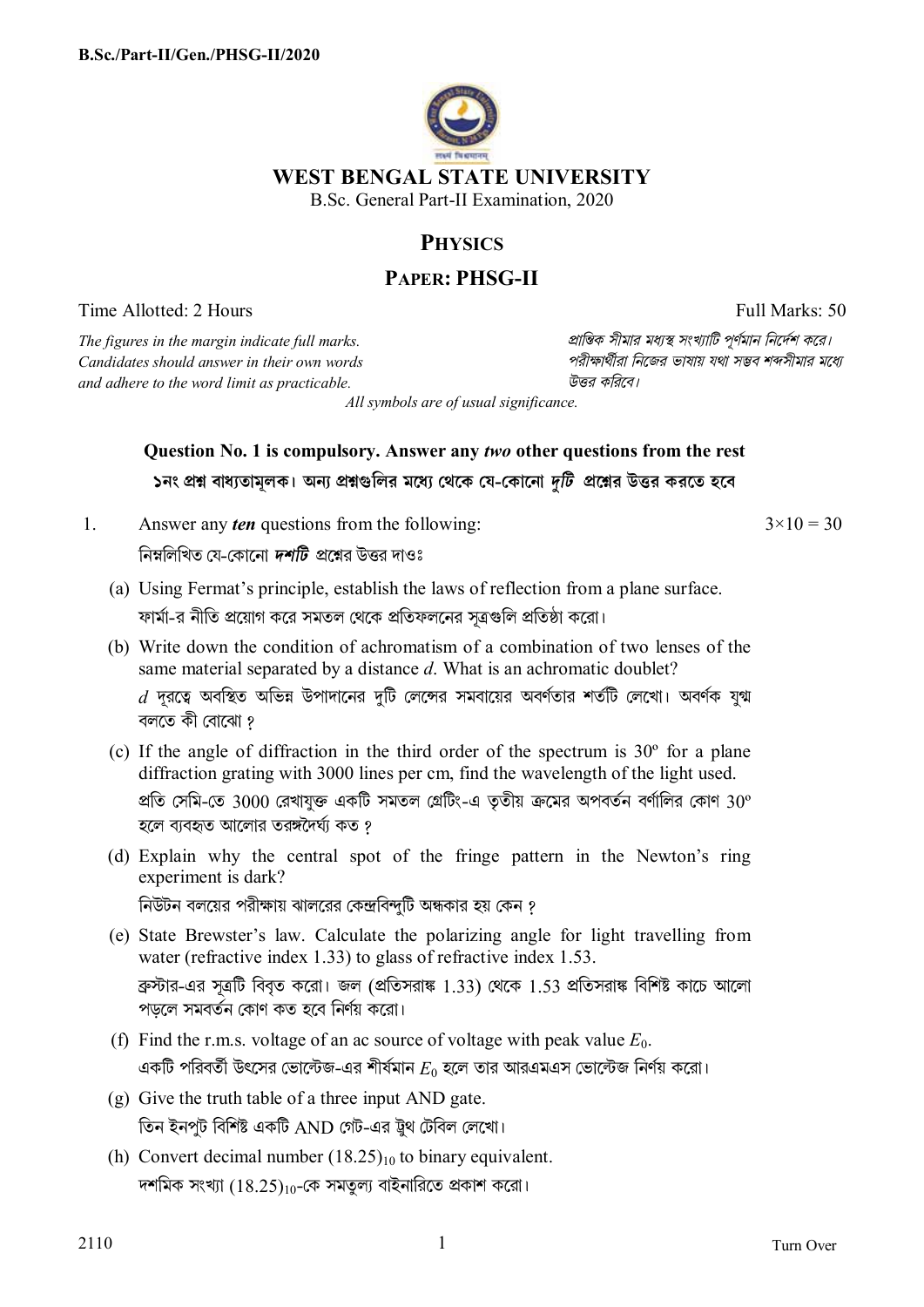## **B.Sc./Part-II/Gen./PHSG-II/2020**

(i) Define Q factor of an LCR ac circuit and state its significance.

 $LCR$  ac বর্তনীর Q সংখ্যার সংজ্ঞা দাও এবং এর তাৎপর্য বিবৃত করো।

(j) What is meant by magnetic hysteresis? How one can measure the loss of energy in hysteresis?

চৌম্বক হিস্টেরেসিস বলতে কী বোঝায় ? হিস্টেরেসিস-এ শক্তিক্ষয় কীভাবে মাপা যায় ?

(k) Define the coefficient of mutual inductance between two conducting coils. What is its unit?

দটি পরিবাহী কণ্ডলীর মধ্যে পারস্পরিক আবেশ গুণাঙ্কের সংজ্ঞা দাও। এর একক কী ?

(l) A 2000 Ω resistance and a 40 *μ*F capacitor are connected in series with a dc source of 200 V. Estimate the approximate time in which the capacitor will acquire 63% of the maximum possible charge.

একটি 2000 Ω রোধ ও একটি 40 μF ধারক একটি 200 V-এর সমপ্রবাহী উৎসের সঙ্গে শ্রেণি সমবায়ে যুক্ত আছে। ধারকটি সম্ভাব্য সর্বোচ্চ আধানের 63% সঞ্চয় করতে (প্রায়) কতখানি সময় নেবে নির্ণয় করো।

- (m) What do you mean by binding energy of a nucleus? Sketch a graph showing the variation of binding energy per nucleon with mass number. পরমাণু কেন্দ্রকের বন্ধন শক্তি বলতে কী বোঝো ? ভরসংখ্যার সঙ্গে নিউক্লিয়ন-পিছু বন্ধন শক্তির পরিবর্তনের একটি লেখচিত্র আঁকো।
- (n) Write down the postulates of Einstein's special theory of relativity. আইনস্টাইন-এর বিশেষ আপেক্ষিকতা তত্ত্বের স্বীকার্যগুলি লেখো।
- (o) State Moseley's law. Define all symbols if you introduce any. মোজলে-র সূত্রটি বিবৃত করো। তুমি কোনো চিহ্ন ব্যবহার করলে সেগুলি সংজ্ঞায়িত করো।

|  | 2. (a) Find the equivalent focal length of two thin lenses of focal lengths $f_1$ and $f_2$ placed<br>in contact with each other.               |                |
|--|-------------------------------------------------------------------------------------------------------------------------------------------------|----------------|
|  | $f_1$ ও $f_2$ ফোকাস-দৈর্ঘ্যের দুটি পাতলা লেন্সকে পরস্পরের সংস্পর্শে রাখলে তার তুল্য ফোকাস-দৈর্ঘ্য<br>নির্ণয় করো।                               |                |
|  | (b) Prove that the minimum distance between an object and its real image formed by<br>a convex lens is four times the focal length of the lens. |                |
|  | প্রমাণ করো যে, কোনো বস্তুর সঙ্গে উত্তল লেন্স দ্বারা গঠিত সদবিম্বের সর্বনিম্ন দূরত্ব হল ওই লেন্সের<br>ফোকাস-দৈর্ঘ্যের চারগুণ।                    |                |
|  | (c) Define angular dispersion and dispersive power of a prism.                                                                                  | 2              |
|  | প্রিজমের কৌণিক বিচ্ছুরণ ও বিচ্ছুরণ ক্ষমতার সংজ্ঞা দাও।                                                                                          |                |
|  | 3. (a) Derive an expression for the intensity distribution in the interference pattern<br>produced in Young's double slit experiment.           | 4              |
|  | ইয়ং-এর দুই রেখাছিদ্রের পরীক্ষায় উৎপন্ন ব্যতিচার নকশার তীব্রতার রাশিমালা নির্ণয় করো।                                                          |                |
|  | (b) What is a Zone plate? How does it behave like a converging lens?                                                                            | $2 + 2$        |
|  | মণ্ডল ফলক (Zone plate) কী ? এটি কীভাবে অভিসারী লেন্সের মতো আচরণ করে ?                                                                           |                |
|  | (c) Define specific rotation in case of a solution.                                                                                             | $\overline{2}$ |

কোনো দ্রবণের ক্ষেত্রে আপেক্ষিক আবর্তনের সংজ্ঞা দাও।